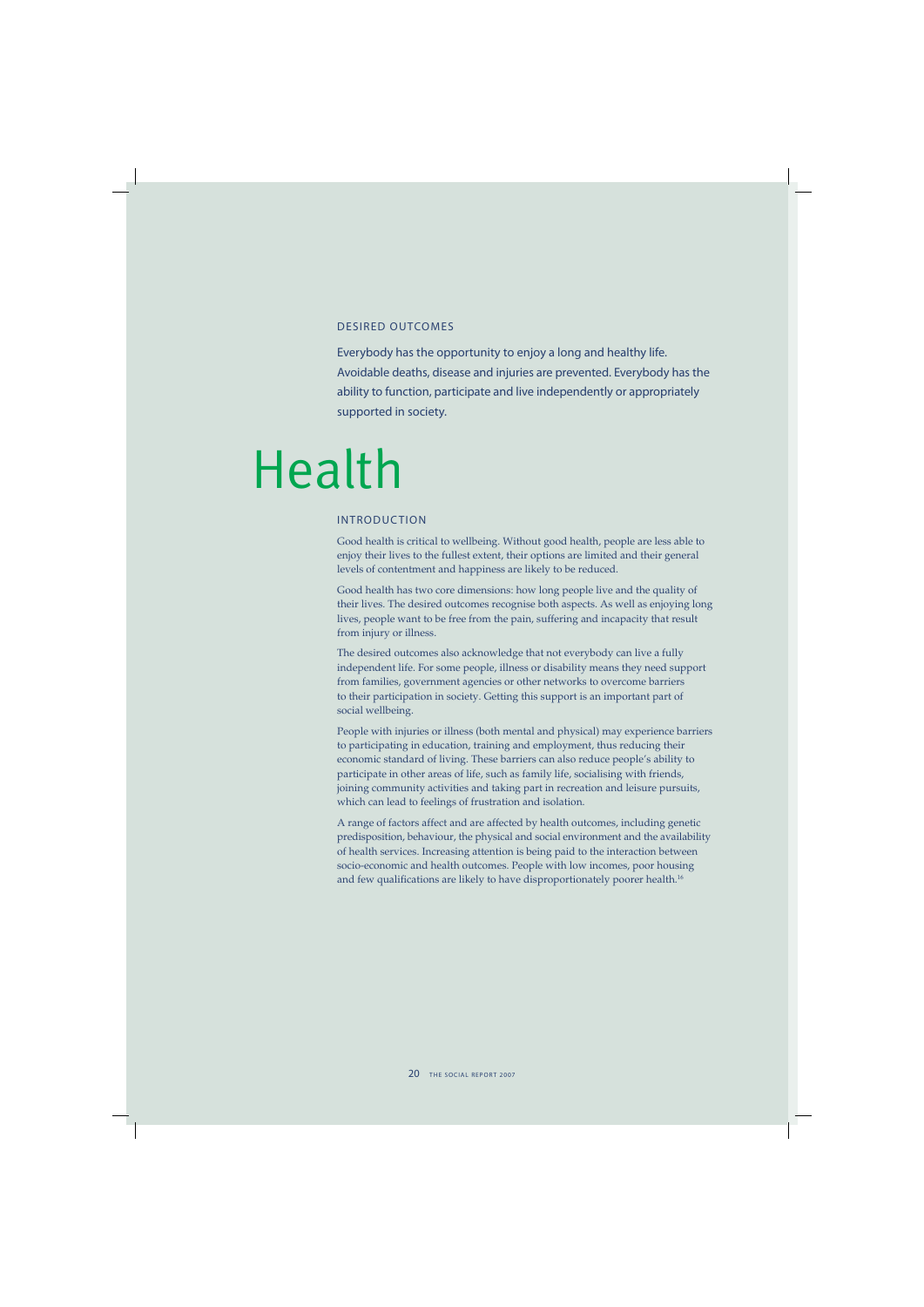# PAID WORK

INDICATORS Five indicators are used in this chapter. Together they provide a picture of the current state of the nation's health and the likely trends in the future. They cover the length and quality of life and include both physical and mental health. The indicators are: health expectancy, life expectancy, suicide, cigarette smoking and obesity.

> The first three indicators are relevant to the current state of the nation's health. Together, they directly measure the desired outcomes relating to long and healthy lives, and people's ability to participate in society. The last two indicators are strong predictors of future health outcomes.

> Health expectancy refers to the number of years a person can expect to live independently, ie free of any disability requiring the assistance of another person or complex assistive device. This is a summary measure of population health integrating both fatal (life expectancy) and non-fatal (disability requiring assistance) health outcomes.

Life expectancy measures the survival experience of the population: how long people live. It is an indicator of fatal health outcomes.

The suicide death rate serves as a proxy for the mental health status and social wellbeing of the population. The indicator covers the suicide death rate for society as a whole and includes details for subsets of the population. New Zealand's suicide death rates are trending down, but our youth suicide death rates remain high compared with other OECD countries.

The links between cigarette smoking and poor health are widely recognised. For example, cigarette smoking (active and passive) is a risk factor for many cancers and respiratory and cardiovascular diseases, and has been linked with low birth weight, Sudden Infant Death Syndrome, and other adverse child health outcomes. Obesity is linked with poor health outcomes, such as an increased risk of heart attacks, strokes, type 2 diabetes and some cancers.17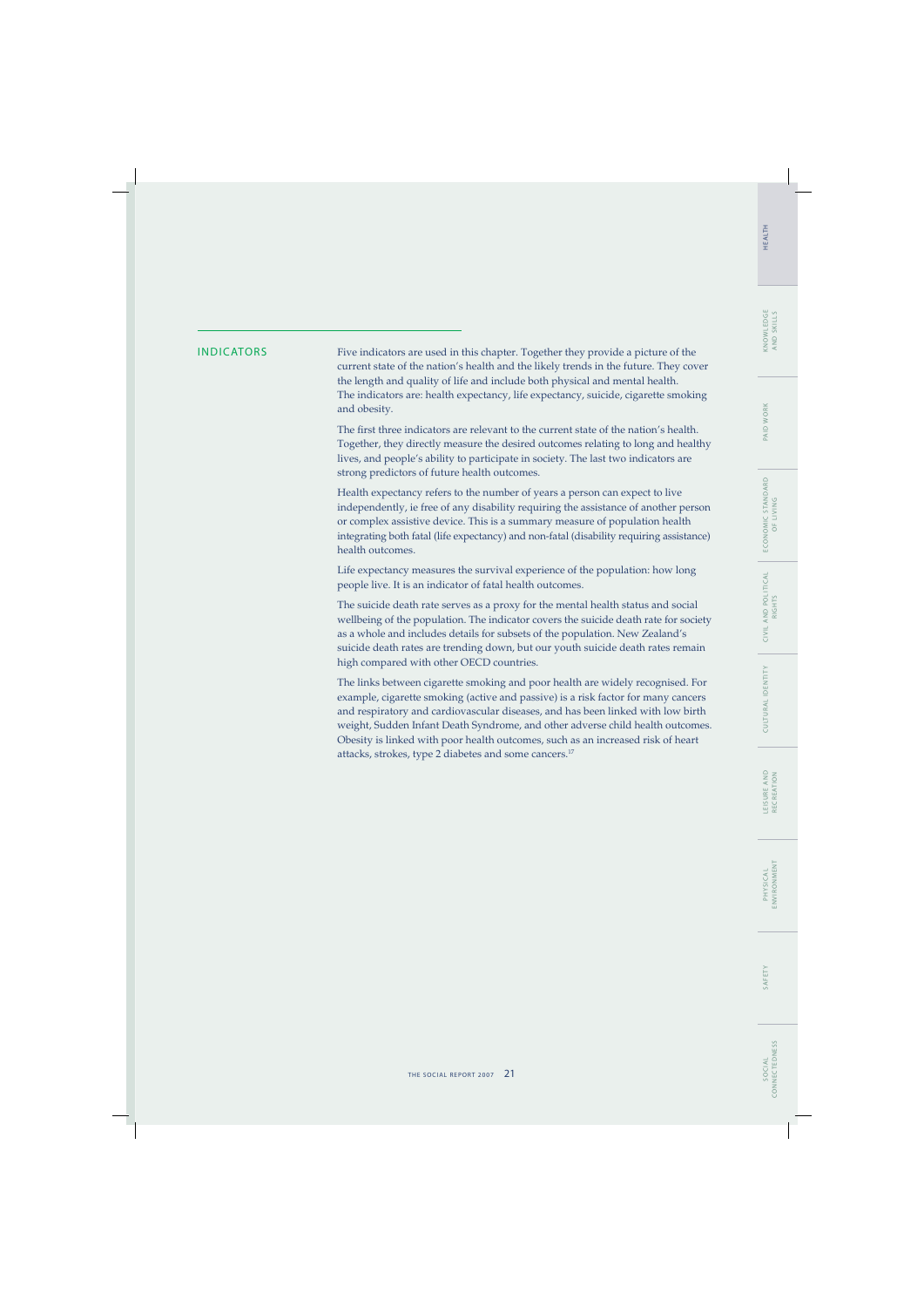## Health expectancy

## DEFINITION

The number of years a person could expect to live in good health if current mortality and morbidity

## rates persist.

The particular measure of health expectancy used here is the number of years a person could expect to live independently, ie live without any functional limitation requiring the assistance of another person or complex assistive device. Hence it is also described as independent life expectancy.

RELEVANCE Health expectancy is a summary measure of population health that captures both the "quantity" and "quality" of life dimensions of physical and mental health. Independent life expectancy at birth is a positive measure, capturing expectations of a life free from functional limitation that requires assistance. Improvements in health expectancy reflect changes in social and economic conditions, lifestyle changes, medical advances and better access to health services.

**CURRENT LEVEL** In 2001, males had an independent life expectancy at birth of 64.8 years. The figure<br>AND TRENDS for females was 68.5 years. a difference of 3.7 years. For the total population. for females was 68.5 years, a difference of 3.7 years. For the total population, independent life expectancy at birth improved for females since 1996 (67.5 years) but not for males (64.7 years). This resulted in an increase of almost one year in the overall sex gap in independent life expectancy at birth between 1996 and 2001.



## Figure H1.1 **Independent life expectancy at birth, by sex, 1996 and 2001**

Source: Ministry of Health, revised data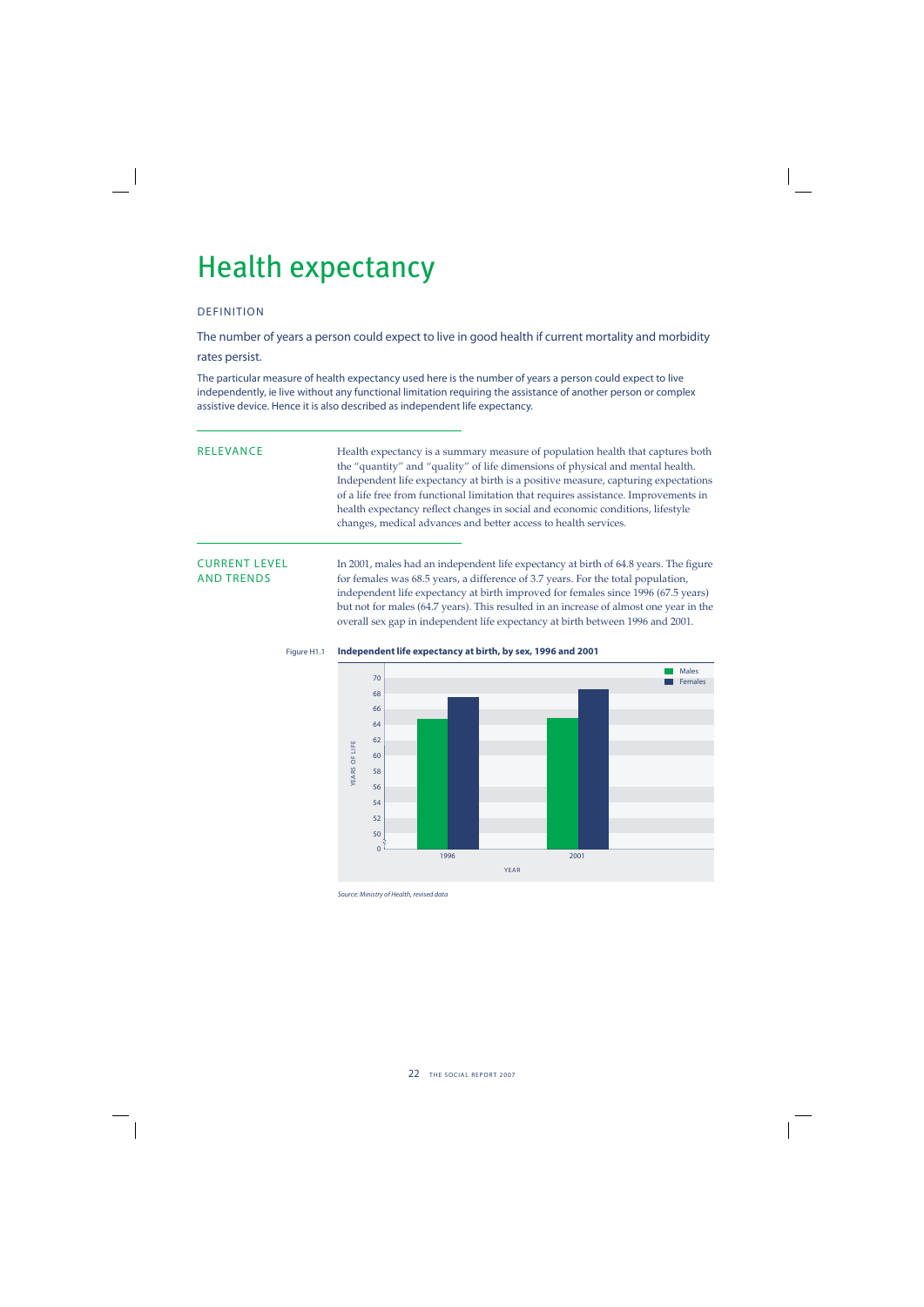# PAID WORK

ETHNIC DIFFERENCES Only partial (0–85 years) independent life expectancy can be estimated for ethnic comparisons because of the small number of Mäori aged over 85 years. These ethnic-specific statistics are not comparable with those for the total population.

> There are large differences between Mäori and non-Mäori in their probability of living a long and healthy life. Revised estimates for 2001 show a newborn Mäori male had a partial (0–85 years) independent life expectancy of 58.0 years, compared to 65.2 years for a non-Mäori male, a gap of 7.2 years. The difference is greater for females: a Mäori female born in 2001 could expect to have a partial independent life expectancy 9.2 years less than her non-Mäori counterpart (59.0 years, compared to 68.2 years for non-Mäori females).

> Between 1996 and 2001, partial (0–85 years) independent life expectancy improved marginally for Mäori males and non-Mäori females, but there was no change for non-Mäori males and Mäori females.

> The sex gap in independent life expectancy at birth for Mäori narrowed between 1996 and 2001.

## Figure H1.2 Pa<mark>rtial independent life expectancy at birth, Māori and non-Māori, by sex, 1996 and 2001</mark>



Source: Ministry of Health, revised data

Note: These Māori/non-Māori comparisons in independent life expectancy are based on estimates for the 0-85 years age group because of the small number of Māori over 85 years of age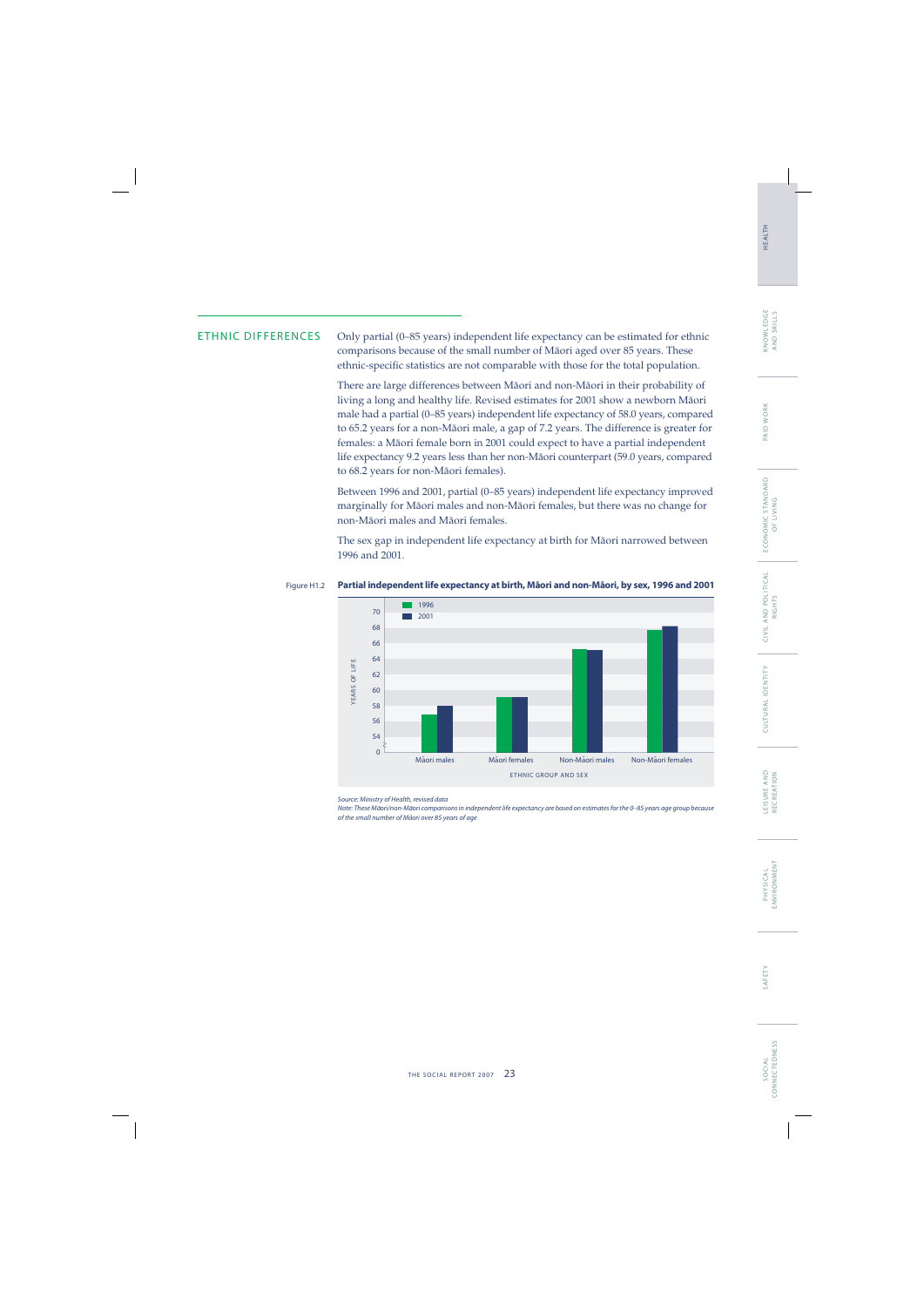## Life expectancy

## DEFINITION

Life expectancy at birth indicates the total number of years a person could expect to live, based on the mortality rates of the population at each age in a given year or period.

| <b>RELEVANCE</b>                          | Life expectancy at birth is a key summary indicator of fatal health outcomes,<br>ie the survival experience of the population.                                                                                                                                                                                                                                                                                                                                                         |  |  |  |  |
|-------------------------------------------|----------------------------------------------------------------------------------------------------------------------------------------------------------------------------------------------------------------------------------------------------------------------------------------------------------------------------------------------------------------------------------------------------------------------------------------------------------------------------------------|--|--|--|--|
| <b>CURRENT LEVEL</b><br><b>AND TRENDS</b> | Based on the mortality experiences of New Zealanders in the period 2004–2006,<br>life expectancy at birth was 77.9 years for males and 81.9 years for females. Since<br>the mid-1980s, gains in longevity have been greater for males than for females.<br>Between 1985–1987 and 2004–2006, life expectancy at birth increased by 6.8 years<br>for males and 4.8 years for females. As a result, the sex gap in life expectancy<br>decreased from 6 years to 4 years over this period. |  |  |  |  |
|                                           | With the decline in the infant mortality rate (from 11.2 deaths per 1,000 live births<br>in 1986 to 5.1 per 1,000 in 2006), the impact of infant death on life expectancy has<br>lessened. The gains in life expectancy since the mid-1980s can be attributed mainly                                                                                                                                                                                                                   |  |  |  |  |



to reduced mortality in the middle-aged and older age groups (45–84 years).

## Figure H2.1 **Life expectancy at birth, by sex, selected years, 1985–1987 to 2004–2006**

Source: Statistics New Zealand

ETHNIC DIFFERENCES There are marked ethnic differences in life expectancy. In 2000–2002, male life expectancy at birth was 77.2 years for non-Mäori and 69.0 years for Mäori, a difference of 8.2 years. Female life expectancy at birth was 81.9 years for non-Mäori and 73.2 years for Mäori, a difference of 8.8 years.

> The pace of improvement in life expectancy has varied by ethnic group. For non-Mäori, there was a fairly steady increase in life expectancy at birth over the period from 1985–1987 to 2000–2002, with males gaining 5.8 years and females 4.5 years. For Mäori, there was little change during the 1980s, but a dramatic improvement in the five years to 2000–2002. While the gain in Māori life expectancy over the whole period 1985–1987 to 2000–2002 (4.1 years for males, 2.7 years for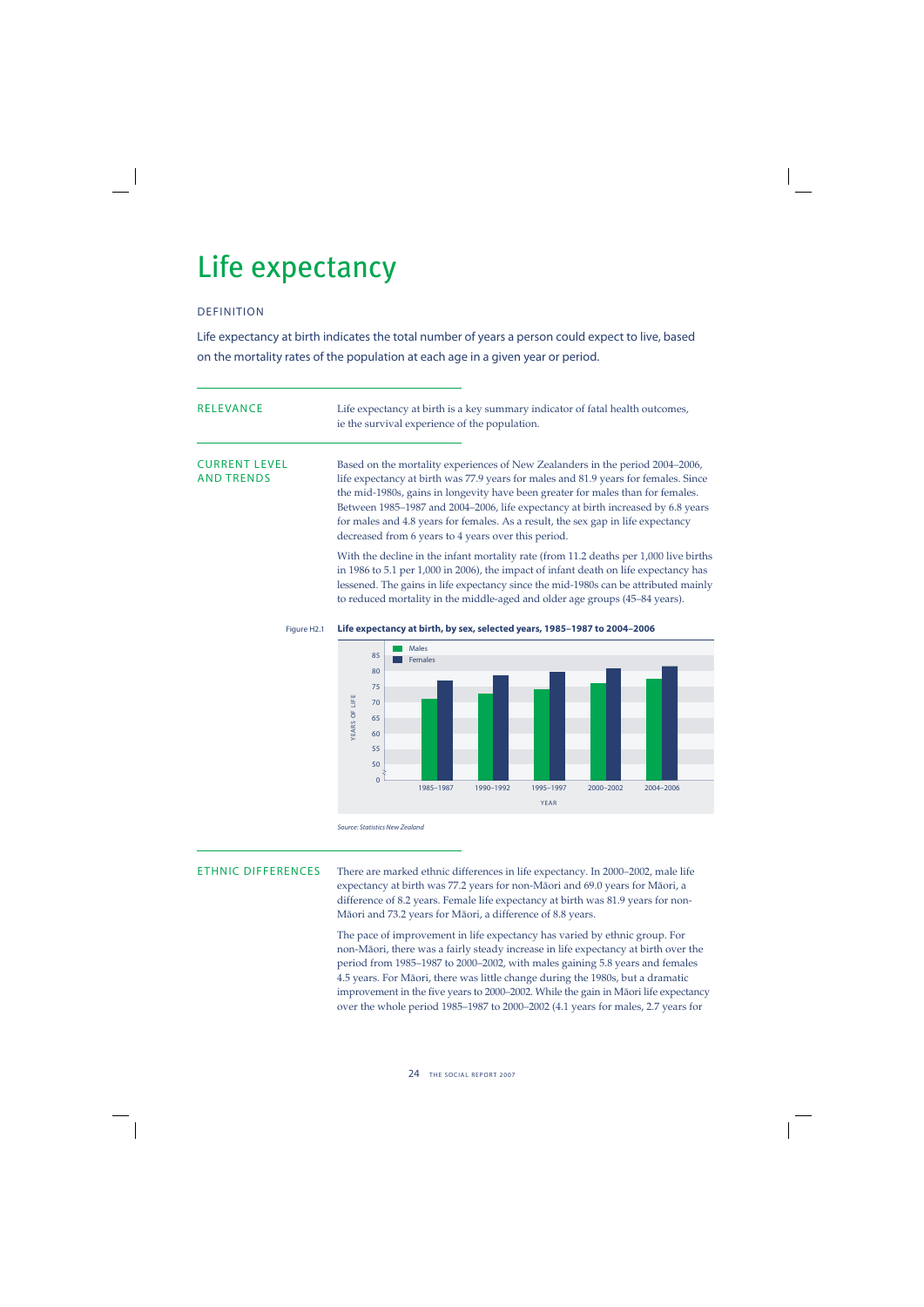females) was less than that for non-Mäori, Mäori gained more than non-Mäori in the latter five-year period. As a result, the gap in life expectancy at birth between non-Mäori and Mäori, which widened by 2.4 years between 1985–1987 and 1995–1997, reduced by 0.6 years in the five years to 2000–2002.

## Figure H2.2 **Life expectancy at birth, by ethnic group and sex, 1950–1952 to 2000–2002**



Sources: Statistics New Zealand; Ministry of Health Note: Figures for 1981–1996 have been adjusted for undercount, using the New Zealand Census – Mortality Study

SOCIO-ECONOMIC There is an association between life expectancy and the level of deprivation in the DIFFERENCES area where people live. In 2000–2002, males in the least deprived 10th of small area where people live. In 2000–2002, males in the least deprived 10th of small areas in New Zealand could expect to live 8.9 years longer than males in the most deprived 10th of small areas (79.9 versus 71.0 years). For females, the difference was smaller, but still substantial, at 6.6 years (83.8 versus 77.2 years). These figures illustrate the links between socio-economic status and health.<sup>18</sup>

INTERNATIONAL In 2003–2004, New Zealanders' life expectancy at birth was 81.3 years for females COMPARISON and 77.0 years for males. This was about the same as the OECD median of 81.4 years for females and slightly above the median of 76.1 years for males in 2003–2004. New Zealand was ranked 17th out of 30 countries for females, and ninth for males. New Zealand's ranking was higher than this in 1960 (sixth for males, seventh for females). Over the 1970s and 1980s, longevity improved faster in many other OECD countries than in New Zealand. In the 1990s, faster-thanaverage gains in life expectancy in New Zealand improved its relative position. In 2003–2004, life expectancy at birth was highest for females in Japan (85.6 years) and highest for males in Iceland (79.2 years). Compared to New Zealand, female life expectancy was higher in Australia (83.0) and Canada (82.4), but lower in the United Kingdom (80.7 years) and the United States (80.1 years). Male life expectancy was higher in Australia (78.1 years), similar in Canada (77.4 years), and lower in the United Kingdom (76.2 years) and the United States (74.8 years).<sup>19</sup>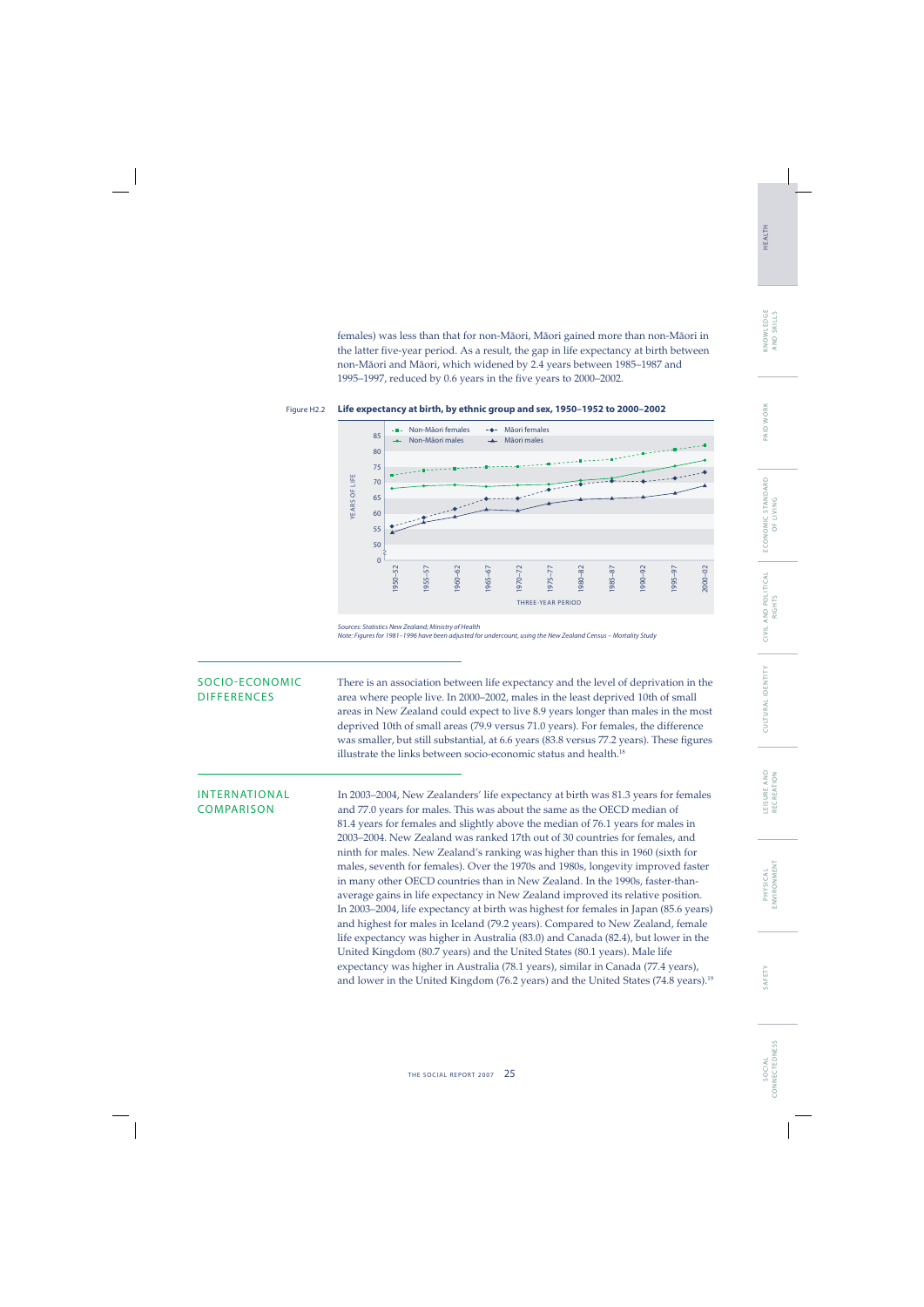## Suicide

## DEFINITION

The number of suicide deaths per 100,000 population, expressed as a three-year moving average age-standardised rate, for the population aged 5 years and over.

| RELEVANCE                                 | Suicide is an indicator of the mental health and social wellbeing of society and a<br>major cause of injury-related death in the population.                                                                                                                                                                                                                                                                                                                                                                                                                                           |  |  |  |  |
|-------------------------------------------|----------------------------------------------------------------------------------------------------------------------------------------------------------------------------------------------------------------------------------------------------------------------------------------------------------------------------------------------------------------------------------------------------------------------------------------------------------------------------------------------------------------------------------------------------------------------------------------|--|--|--|--|
| <b>CURRENT LEVEL</b><br><b>AND TRENDS</b> | In 2004, 486 people died by suicide, a decline from the 517 people who died in<br>2003. <sup>20</sup> The three-year moving average age-standardised <sup>21</sup> suicide death rate<br>was 13.1 per 100,000 population in 2002-2004, compared with 13.5 per 100,000<br>in 2001–2003. Over the 1980s and 1990s there was an upward trend in the suicide<br>death rate, which reached a peak of 16.3 per 100,000 in 1995-1997 and 1996-1998.<br>Since then the rate has fallen and the 2002–2004 rate was the same as the 1985–1987<br>rate of 13.1 suicide deaths per 100,000 people. |  |  |  |  |

## Figure H3.1 **Age-standardised suicide death rate, three-year moving average, by sex, 1985–2004**



Source: Ministry of Health, New Zealand Health Information Service

Notes: (1) The three-year moving average rates are plotted on the mid-point year (eg 2003 is the mid-point year of 2002–2004) (2) 2004 figures are provisional (3) Age-standardised to WHO standard population

AGE DIFFERENCES People aged 25-34 years had the highest three-year moving average suicide death rate in 2002–2004 (18.5 per 100,000 population, with 94 deaths in 2004), followed by people aged 15–24 years (17.7 per 100,000, with 112 deaths in 2004).





Source: Ministry of Health, New Zealand Health Information Service

Notes: (1) Age-specific three-year moving average rates, plotted on the mid-point year (eg 2003 is the mid-point year of 2002–2004) (2) 2004 figures are provisional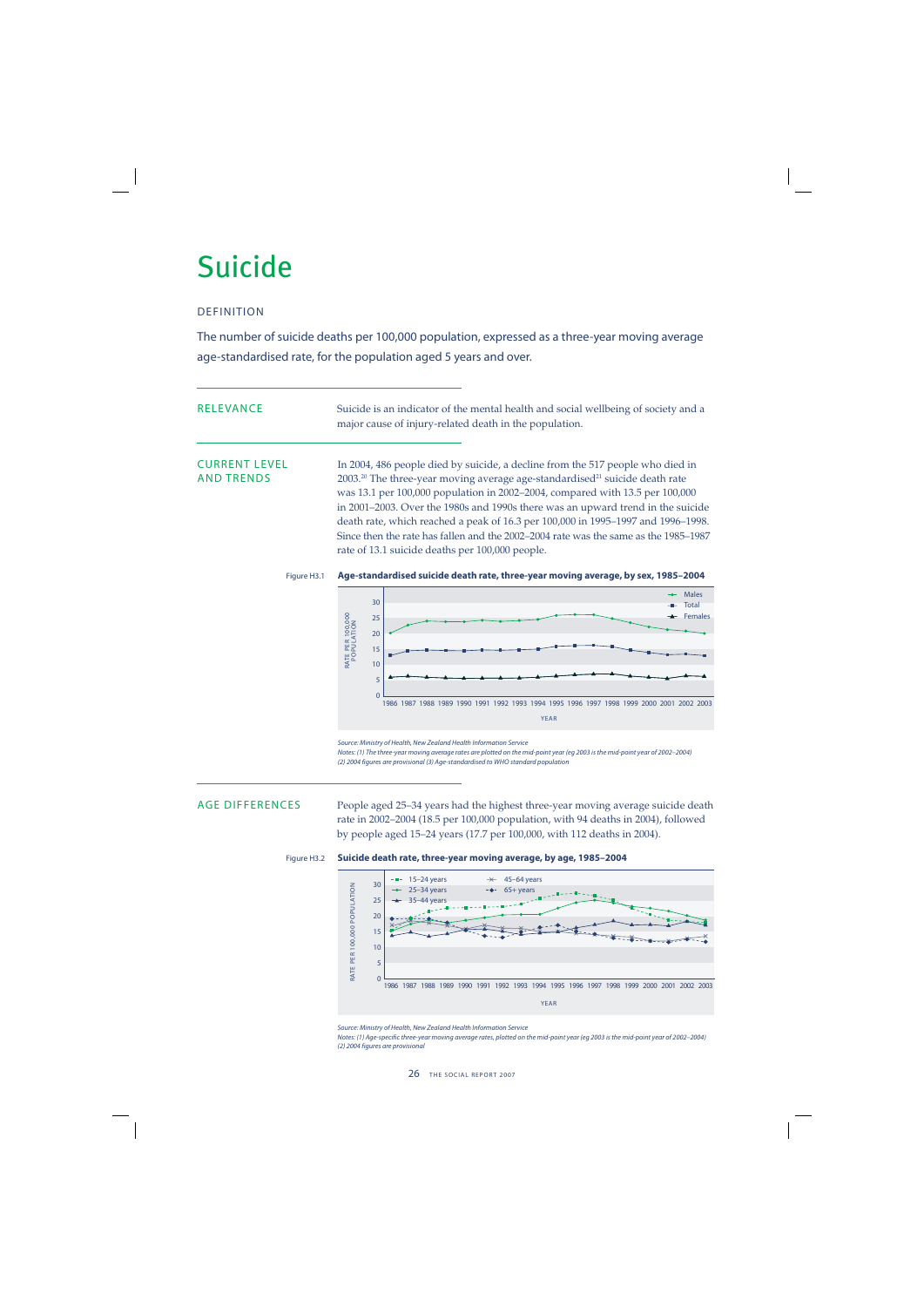|                             | (15-24 year olds) suicide. The youth suicide death rate peaked at 27.2 per 100,000<br>people aged 15-24 years in 1995-1997. It has fallen by 35 percent since then, but is<br>still higher than the 1985-1987 rate of 15.8 per 100,000. The pattern is similar for<br>25-34 year olds. Suicide death rates have been falling among people aged 45 years<br>and over. These age patterns may reflect, in part, cohort effects.                                                                                                                                                                                                                                                                                                                                                                                   |
|-----------------------------|-----------------------------------------------------------------------------------------------------------------------------------------------------------------------------------------------------------------------------------------------------------------------------------------------------------------------------------------------------------------------------------------------------------------------------------------------------------------------------------------------------------------------------------------------------------------------------------------------------------------------------------------------------------------------------------------------------------------------------------------------------------------------------------------------------------------|
| <b>SEX DIFFERENCES</b>      | Males have a much higher rate of death by suicide than females, with 20.1 deaths<br>per 100,000 males in 2002-2004, compared with 6.4 deaths per 100,000 females. <sup>22</sup><br>The male suicide rate increased sharply in the late 1980s, declined after 1996-1998,<br>and in 2004 was almost the same as the 1985-1987 rate of 20.3 deaths per 100,000<br>males. In comparison, the female rate has been relatively stable over the last 20<br>years. Because of the small numbers involved, it is more reliable to consider the<br>trend over several years.                                                                                                                                                                                                                                              |
|                             | While the suicide death rate is higher for males, more females than males are<br>hospitalised for intentional self-harm. In 2005, the female-male rate ratio for<br>intentional self-harm in New Zealand was 2.0 female hospitalisations to every<br>male hospitalisation per 100,000 population. Females more commonly choose<br>methods that are less likely to be fatal. <sup>23</sup>                                                                                                                                                                                                                                                                                                                                                                                                                       |
| <b>ETHNIC DIFFERENCES</b>   | In 2004, there were 110 Māori deaths from suicide, accounting for 23 percent of<br>all suicide deaths in that year. The three-year moving average age-standardised<br>rate of suicide deaths in 2002-2004 was 17.1 per 100,000 population for Māori,<br>compared to 12.0 for non-Māori. The suicide death rate for Māori youth (15-24<br>year olds) in 2002-2004 was 32.3 per 100,000, compared with the non-Māori rate<br>of 14.3 per 100,000. Suicide death rates for both Māori and non-Māori - all ages<br>and youth - were lower in 2002-2004 than in 1996-1998. Because of the small<br>numbers, trends in Māori suicide rates should be treated with caution.                                                                                                                                            |
| INTERNATIONAL<br>COMPARISON | A comparison of the latest age-standardised suicide death rates in 14 OECD<br>countries between 2001 and 2004 shows New Zealand's (2003) rate was the<br>fourth highest for males (21.0 per 100,000 males) and the fourth highest for<br>females (7.5 per 100,000 females). <sup>24</sup> Finland had the highest male suicide death<br>rate (31.1 per 100,000 in 2004), while Japan had the highest female rate (10.4 per<br>100,000 in 2004). Australia (17.6) had a lower rate of male suicide deaths than<br>New Zealand, as did Canada (18.4) and the United States (18.0). The United<br>Kingdom had the lowest male suicide death rate (10.8). Canada (5.3), Australia<br>(4.8), the United States (4.2) and the United Kingdom (3.2) all reported lower<br>female suicide death rates than New Zealand. |
|                             | New Zealand had the third highest male youth (15-24 years) suicide death rate,<br>after Finland and Ireland, and the highest female youth suicide death rate.<br>New Zealand is one of a small number of countries which have higher suicide<br>rates at younger ages than at older ages. <sup>25</sup>                                                                                                                                                                                                                                                                                                                                                                                                                                                                                                         |

For many decades, the suicide death rate was consistently highest at ages 65 years and over but this changed in the late 1980s during a steep increase in youth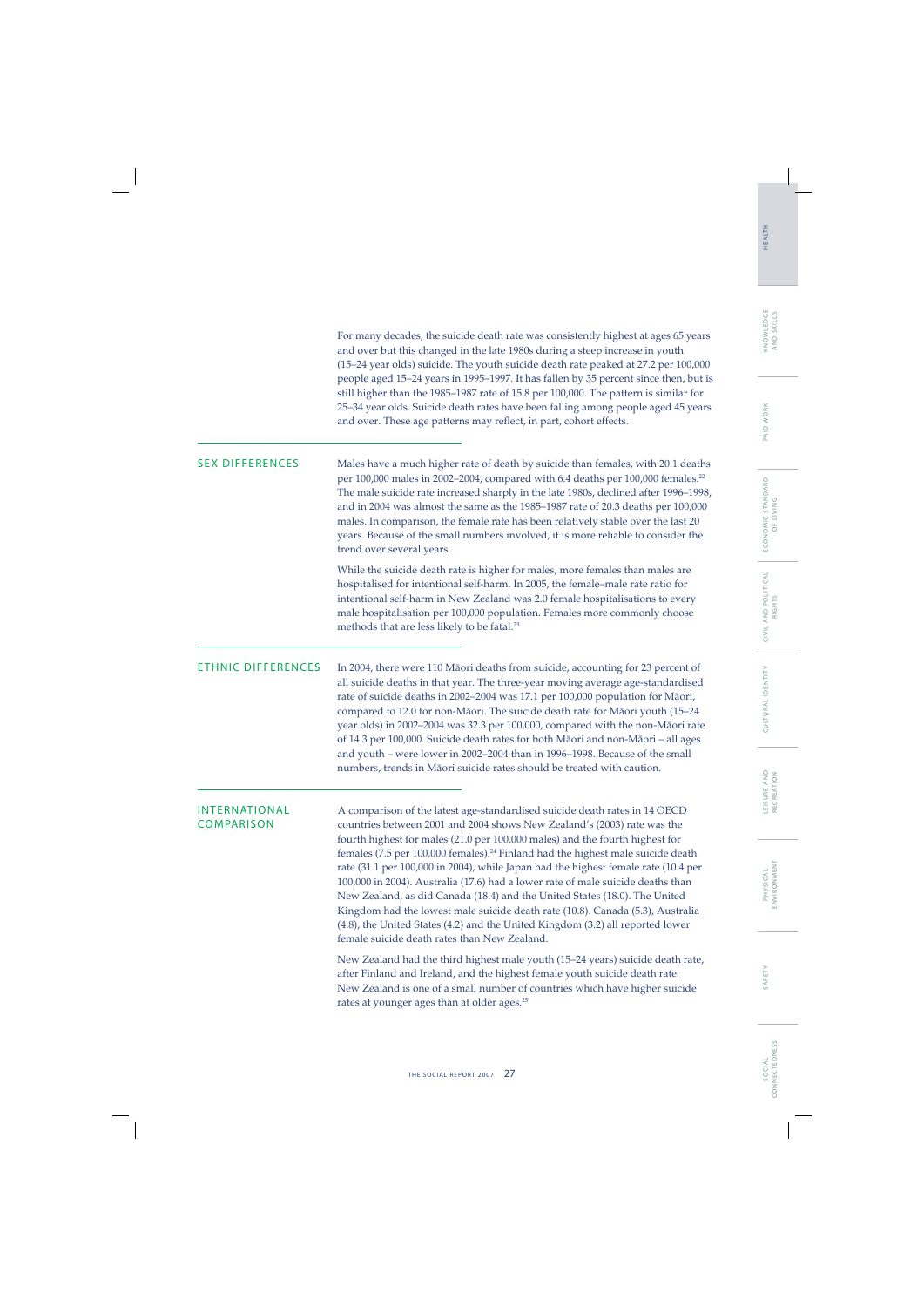## Cigarette smoking

## DEFINITION

The proportion of the adult population who currently smoke cigarettes. Up to 2005, the survey population was people aged 15 years and over (ACNielsen survey). From 2006, the survey population is people aged 15–64 years (New Zealand Tobacco Use Survey).

RELEVANCE Tobacco smoking is a well-recognised risk factor for many cancers and for respiratory and cardiovascular diseases. In addition, exposure to environmental tobacco smoke (particularly maternal smoking) has been identified as a major risk factor for Sudden Infant Death Syndrome (SIDS) and respiratory problems in children. Internationally, smoking has been identified as the major cause of preventable death in OECD countries.26

CURRENT LEVEL In 2006, 24 percent of New Zealanders aged 15–64 years were cigarette smokers.<br>AND TRENDS This prevalence estimate is the same as that derived from the ACNielsen survey This prevalence estimate is the same as that derived from the ACNielsen survey for 2005, although it is important to note the estimates from the two data sources are not strictly comparable. Smoking has declined from 30 percent in 1986, with most of the decline occurring between 1987 and 1991.

## Figure H4.1 **Cigarette smoking, 1986–2006**



Source: Ministry of Health (2006c) Tables B1, C2

Notes: (1) Data not standardised for age (2) 1986–2005: population aged 15+ years; 2006: population aged 15–64 years

AGE AND Smoking rates for females and males have been similar since the mid-1980s. Over SEX DIFFERENCES the 1990s, both sexes became less likely to smoke. In 2006, 25 percent of males and 23 percent of females smoked.

> Smoking is most prevalent among people aged 20–29 years, followed by those aged 15–19 years and those aged 30–39 years. People aged 50 years and over are much less likely to smoke than younger people and have experienced the greatest decline in smoking prevalence over the past 20 years. However, the biggest decrease in smoking between 2002 and 2006 occurred among those aged 15–24 years.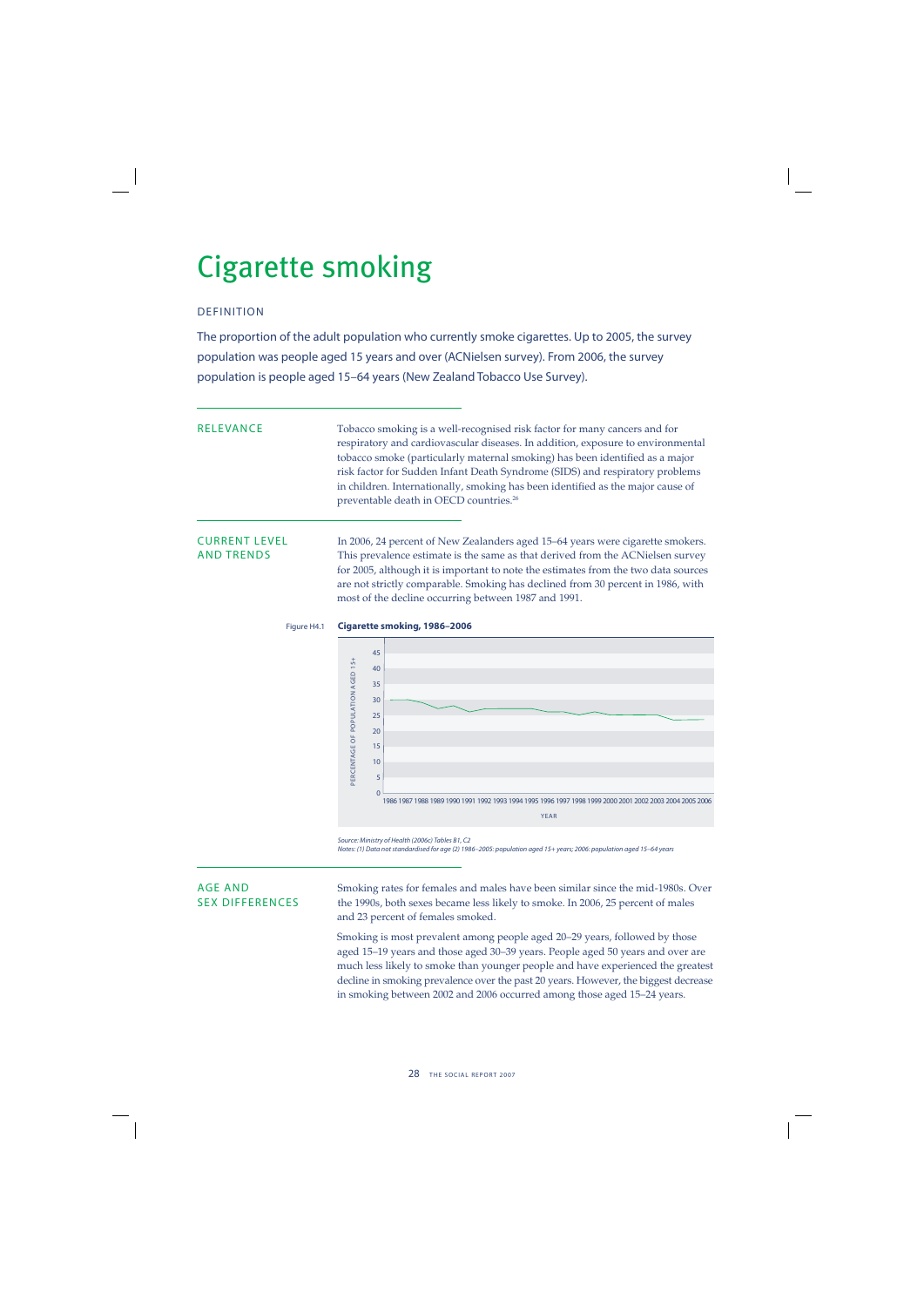ETHNIC DIFFERENCES Mäori women have the highest smoking rate (50 percent in 2006), followed by Māori men (40 percent). Among Pacific peoples, smoking is more prevalent among men (41 percent) than among women (34 percent). Asian men (19 percent) and women (5 percent) have the lowest smoking rates and the biggest difference between the sexes.

> Since 1990, smoking prevalence has declined by five percentage points for the European/Other and Māori ethnic groups, while it has increased for Pacific peoples. Time series data for the Asian population alone is not available.<sup>27</sup>

## Table H4.1 **Age-standardised prevalence (%) of cigarette smoking, by sex and ethnicity, 2006**

|        | Percentage in each ethnic group who smoke cigarettes |         |       |                |       |  |
|--------|------------------------------------------------------|---------|-------|----------------|-------|--|
|        | Māori                                                | Pacific | Asian | European/Other | Total |  |
| Male   | 40.0                                                 | 41.3    | 18.6  | 21.3           | 24.6  |  |
| Female | 50.0                                                 | 33.8    | 4.7   | 20.0           | 23.3  |  |
| Total  | 45.2                                                 | 37.4    | 12.3  | 20.6           | 24.0  |  |

Source: Ministry of Health (2006c) Table 1

Note: Rates are age-standardised using the WHO world population

SOCIO-ECONOMIC Smoking is more prevalent among those with lower incomes, beneficiaries and<br>DIFFERENCES those living in the most deprived areas. An analysis of 1996 Census data shows those living in the most deprived areas. An analysis of 1996 Census data shows the proportion of smokers in the most deprived (decile 10) areas is two to three times the proportion of smokers in the least deprived (decile 1) areas for all age groups, and for both sexes.28

INTERNATIONAL In a 2003 comparison of daily adult smoking, New Zealand had a rate of 22 percent, COMPARISON compared with an OECD median of 25 percent.29 New Zealand ranked eighth lowest out of 30 OECD countries. Smoking prevalence was highest in Greece (39 percent in 2004) and lowest in Canada (15 percent). New Zealand's rate was lower than that of the United Kingdom (25 percent), but considerably higher than those of Australia (18 percent) and the United States (17 percent). Compared to other developed countries, New Zealand's smoking levels are relatively low for males and relatively high for females.<sup>30</sup>

TOBACCO Tobacco consumption, measured from customs data or tobacco company returns,<br>CONSUMPTION complements the smoking prevalence data above and provides a different complements the smoking prevalence data above and provides a different perspective on tobacco use. In 2006, tobacco consumption was 1,016 cigarette equivalents per person aged 15 years and over, down slightly from 1,033 in 2005.

> Since 1990, tobacco consumption has decreased from 1,971 cigarette equivalents per person, or by 48 percent. Over this period, the drop in tobacco consumption has been more rapid than the drop in smoking prevalence.

## Figure H4.2 **Tobacco consumption, cigarette equivalents per person aged 15 years and over, 1990–2006**



Sources: Ministry of Health (2006c) Table D1; Statistics New Zealand (2007a)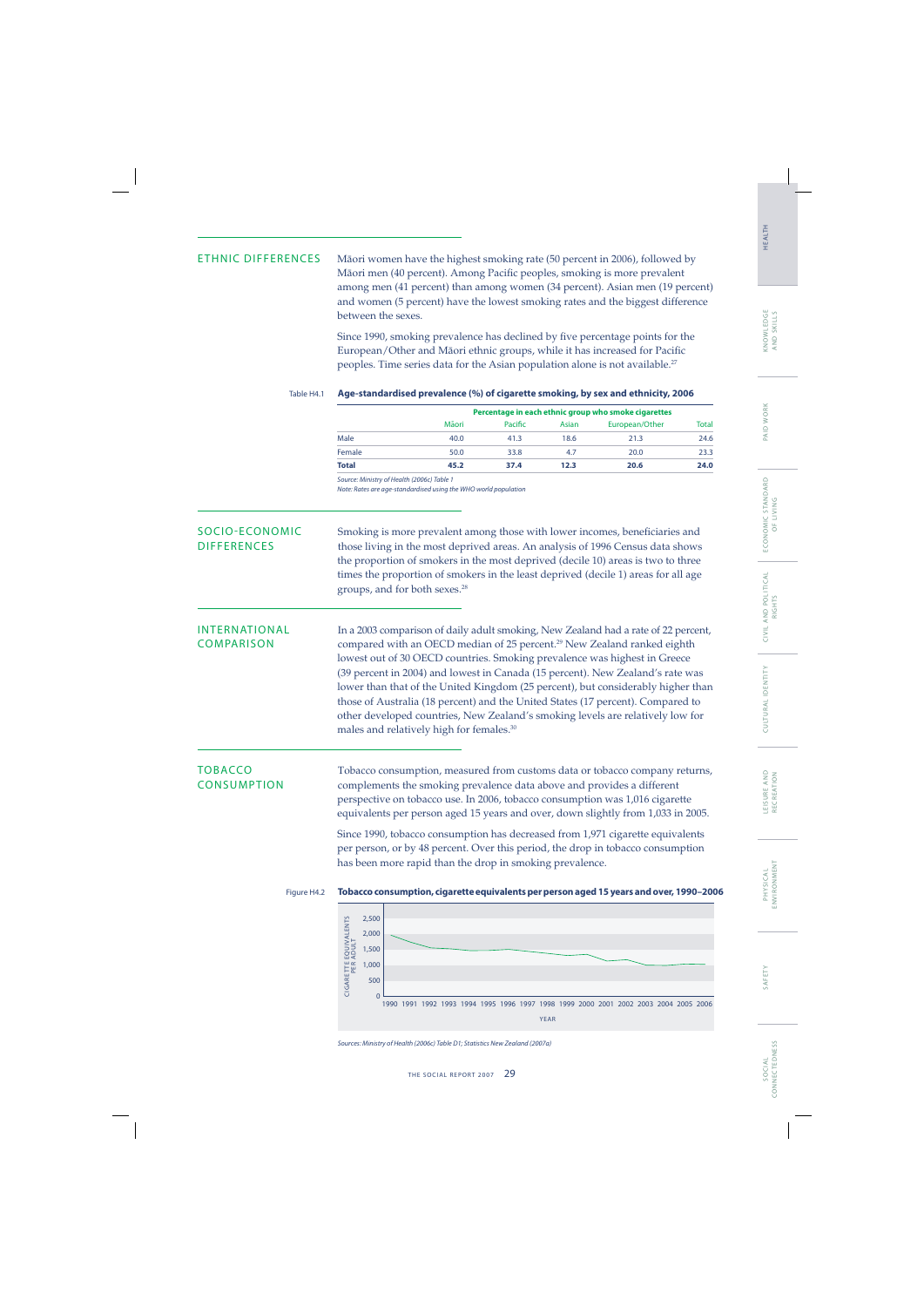## **Obesity**

## DEFINITION

The proportion of the population aged 15 years and over who are obese.

Obesity is defined as having a Body Mass Index (BMI) greater than 30 for European and Other ethnicities, or greater than 32 for Māori and Pacific peoples. For the population aged under 15 years, the measure is the proportion of children aged 5–14 years whose BMI meets internationally defined thresholds of obesity.<sup>31</sup>

| <b>RELEVANCE</b>                          | Obesity is associated with heart disease, diabetes, strokes, high blood pressure<br>and some cancers. The increase in the prevalence of obesity has been identified<br>as a major cause of the projected increase in diabetes. <sup>32</sup>                                                                                                                                                                                                                                                                                                                                   |  |  |  |  |
|-------------------------------------------|--------------------------------------------------------------------------------------------------------------------------------------------------------------------------------------------------------------------------------------------------------------------------------------------------------------------------------------------------------------------------------------------------------------------------------------------------------------------------------------------------------------------------------------------------------------------------------|--|--|--|--|
| <b>CURRENT LEVEL</b><br><b>AND TRENDS</b> | In 2003, 21 percent of adults aged 15 years and over were obese, an increase from<br>17 percent in 1997. In 2002, 10 percent of children aged 5-14 years were obese.                                                                                                                                                                                                                                                                                                                                                                                                           |  |  |  |  |
|                                           | Between 1977 and 1989, there was a small increase in the prevalence of obesity<br>among New Zealand adults aged 15-74 years. Between 1989 and 2003, male<br>obesity doubled from 10 percent to 20 percent, and female obesity increased from<br>13 percent to 22 percent. <sup>33</sup> The major drivers of the increase in obesity rates have<br>been changing dietary and physical activity patterns, reflecting an environment<br>that promotes the over-consumption of energy-dense foods and drinks and limits<br>the opportunities for physical activity. <sup>34</sup> |  |  |  |  |





Source: Ministry of Health (2004b) Table 19, p 89

AGE AND Age-standardised prevalence rates for 2003 showed no significant sex difference<br>SEX DIFFERENCES in the proportion of adults who were obese (males. 19 percent: females. 21 percent) in the proportion of adults who were obese (males, 19 percent; females, 21 percent). Obesity increased with age up to the 55–64 years age group (males, 29 percent; females, 31 percent), then declined in the older age groups. This age pattern may reflect in part a cohort effect.<sup>35</sup> Among children aged 7-14 years in 2002, females were more likely than males to be obese.

Table H5.1 **Prevalence (%) of obesity, population aged 15 and over, by age group and sex, 2003**

|                | $15 - 24$ | $25 - 34$ | $35 - 44$ |      | 45–54 55–64 65–74 |      |      | 75+ Total 15+ |
|----------------|-----------|-----------|-----------|------|-------------------|------|------|---------------|
| <b>Males</b>   | 9.7       |           | 16.1 21.0 | 26.1 | 29.0              | 24.0 | 19.4 | 19.2          |
| <b>Females</b> | 12.4      | 20.7      | 22.0      | 24.6 | 30.9              | 27.2 | 17.1 | 21.0          |

Source: Ministry of Health (2004a) pp 85–86